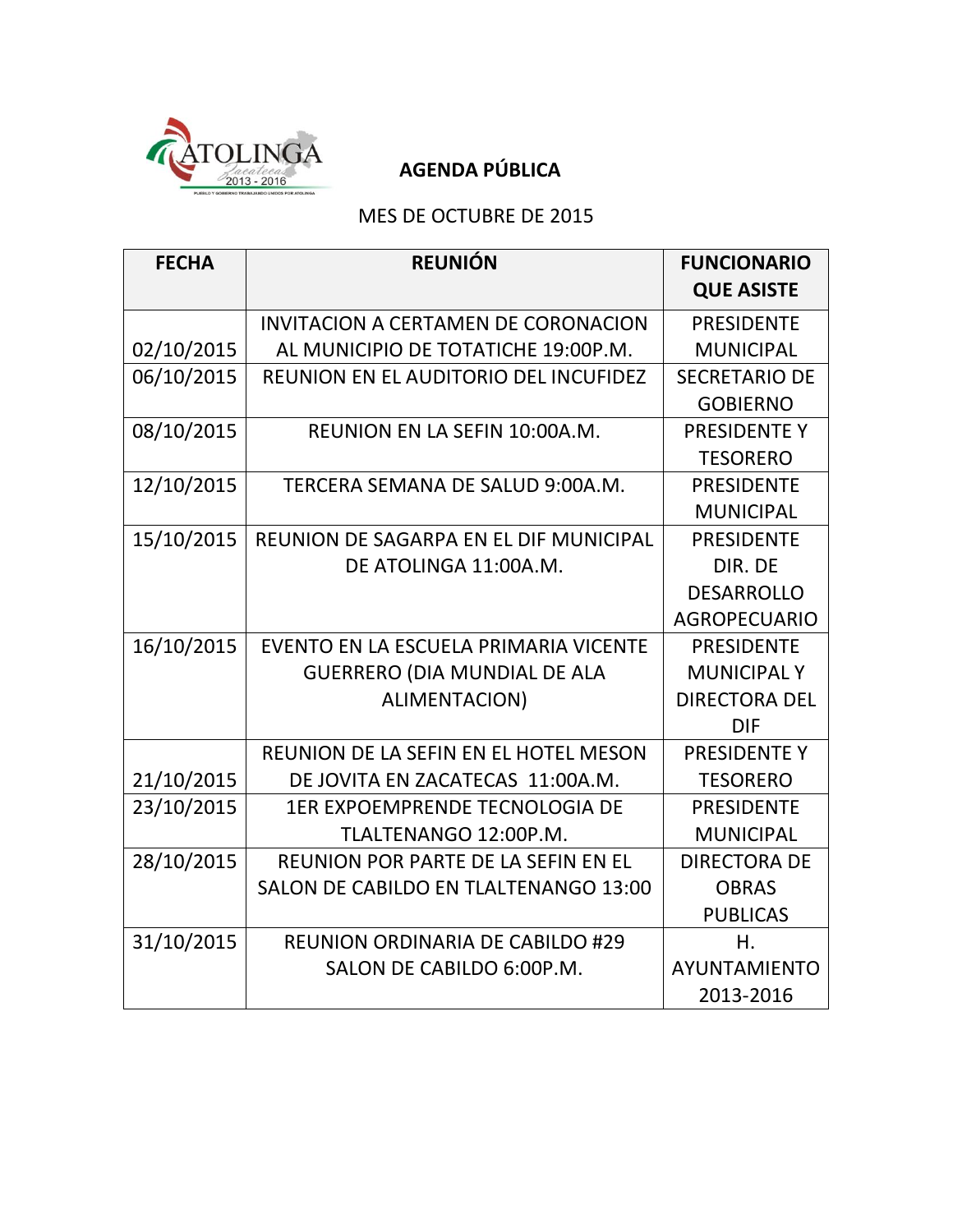

## **AGENDA PÚBLICA**

#### MES DE NOVIEMBRE DE 2015

| <b>FECHA</b> | <b>REUNIÓN</b>                          | <b>FUNCIONARIO</b><br><b>QUE ASISTE</b> |
|--------------|-----------------------------------------|-----------------------------------------|
|              | REUNION EN ASE EN ZACATECAS 12:00P.M.   | <b>SINDICO</b>                          |
| 04/11/2015   |                                         | <b>MUNICIPALY</b>                       |
|              |                                         | <b>TESORERO</b>                         |
| 05/11/2015   | REUNION EN EL COLEGIO NIÑOS HEROES      | <b>PRESIDENTE</b>                       |
|              | 9:00A.M.                                | <b>MUNICIPAL</b>                        |
|              | CONSEJO DE SEGURIDAD PUBLICA EN EL      | <b>PRESIDENTE</b>                       |
| 06/11/2015   | MUNICIPIO DEL TEUL 12:00P.M.            | <b>MUNICIPAL</b>                        |
| 08/11/2015   | JUNTA DE RECLUTAMIENTO JARDIN           | PRESIDENTE Y                            |
|              | PRINCIPAL 10:00A.M.                     | <b>SECRETARIO</b>                       |
|              | REUNION EN ZACATECAS 10:00A.M.          | <b>ENCARGADA DE</b>                     |
| 12/11/2015   |                                         | LA BIBLIOTECA                           |
|              | <b>REUNION EN CASA DE CULTURA DE</b>    | <b>PRESIDENTE</b>                       |
| 18/11/2015   | TLALTENANGO 11:00A.M.                   | <b>MUNICIPAL</b>                        |
|              | ENTREGA DE PIMAF (FERTILIZANTE) CASA DE | <b>PRESIDENTE Y</b>                     |
| 19/11/2015   | <b>CULTURA DE ATOLINGA</b>              | DIR. DE                                 |
|              |                                         | <b>DESARROLLO</b>                       |
|              |                                         | <b>AGROPECUARIO</b>                     |
| 20/11/2015   | DESFILE POR LAS PRINCIPALES CALLES DEL  | <b>PERSONAL DE</b>                      |
|              | MUNICIPIO 9:00A.M.                      | <b>PRESIDENCIA</b>                      |
| 30/11/2015   | <b>REUNION ORDINARIA DE CABILDO #30</b> | Η.                                      |
|              | SALON DE CABILDO 6:00P.M.               | AYUNTAMIENTO                            |
|              |                                         | 2013-2016                               |